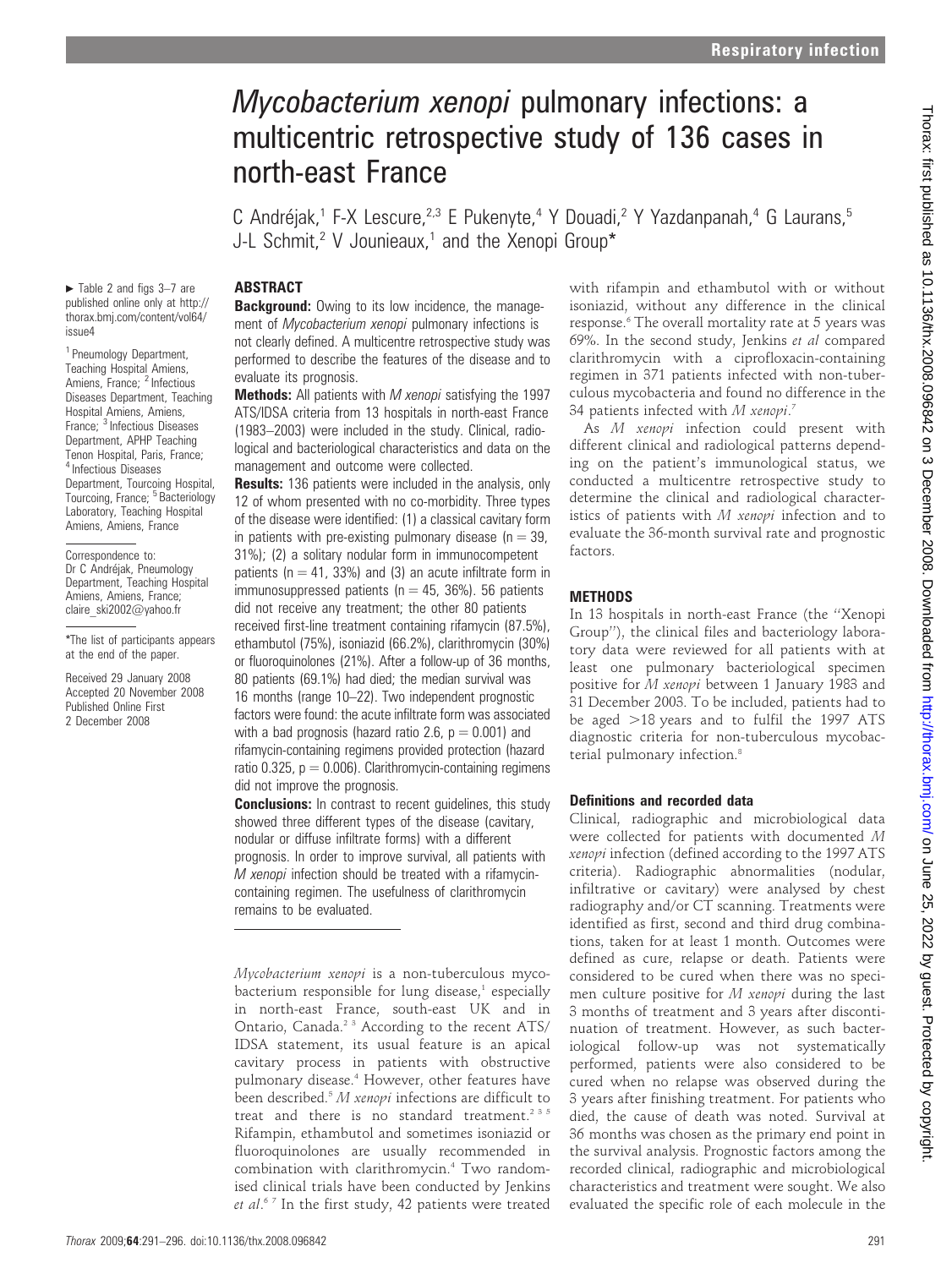| นนเเแงงเบเเ                                |                                    |                                    |                                   |                               |
|--------------------------------------------|------------------------------------|------------------------------------|-----------------------------------|-------------------------------|
|                                            | Whole<br>population<br>$(n = 136)$ | <b>Cavitary form</b><br>$(n = 39)$ | <b>Nodular form</b><br>$(n = 41)$ | Infiltrate form<br>$(n = 45)$ |
| Age (years)                                |                                    |                                    |                                   |                               |
| Mean (SE)                                  | 53 (16)                            | 52 (17)                            | 51(16)                            | 48 (19)                       |
| Median (range)                             | $53(20-91)$                        | 54 (30-77)                         | 52 (20-79)                        | $40(26 - 81)$                 |
| Gender (M/F)                               | 104/32                             | 28/11                              | 32/9                              | 36/9                          |
| No history, n (%)                          | 12 (9%)                            | $2(5%)$ †                          | $9(22%)$ ††                       | 0‡                            |
| Systemic immunosuppression, n (%)          | 71 (52.2%)                         | 16 $(41\%)^*$                      | 16 (39%):                         | 32 (71%) $\ddagger$ *         |
| Neoplasm, n (%)                            | 27 (20%)                           | 8(21%)                             | 9(22%)                            | $5(11\%)$                     |
| HIV, $n$ $%$                               | 38 (28%)                           | 4 $(10\%)^*$                       | 6(14.5%)                          | 26 (58%) $\pm$ *              |
| Local immunosuppression, n (%)             | 76 (56%)                           | 30 $(77%)^*$                       | 23 (56%)                          | $16(36\%)*$                   |
| COPD, $n$ $%$                              | 59 (43%)                           | 22 (56%)*                          | 20 (49%)                          | 12 $(27%)^*$                  |
| Pulmonary tuberculosis, n (%)              | 35 (26%)                           | 13 (33%)                           | 10 (24%)                          | 9(20%)                        |
| Bronchiectasis, n (%)                      | 12 (9%)                            | 2(5%)                              | 6(14.5%)                          | 3(7%)                         |
| Alteration of general state, n (%)         | 121 (89%)                          | 36 (92%)                           | 35 (85%)                          | 40 (89%)                      |
| Respiratory symptoms, n (%)                | 130 (96%)                          | 36 (94%)                           | 40 (97%)                          | 43 (96%)                      |
| Cough, n (%)                               | 107 (79%)                          | 31 (79%)                           | 33 (80.5%)                        | 37 (82%)                      |
| Sputum, n (%)                              | 86 (63%)                           | 24 (62%)                           | 28 (68%)                          | 26 (58%)                      |
| Haemoptysis, n (%)                         | 15 (11%)                           | 7 (18%)                            | 4 (10%)                           | 3(7%)                         |
| Extrapulmonary signs, n (%)                | 22 (16%)                           | 4 (10%)                            | 3 $(7%)$ <sup>*</sup>             | 13 (29%) $\uparrow^*$         |
| Pathological pulmonary auscultation, n (%) | 131 (96%)                          | 23 (59%)                           | 25 (61%)                          | 27 (60%)                      |
| Sweating, n (%)                            | 8(6%)                              | 3(8%)                              | $1(2.5\%)$                        | 4(9%)                         |
| Diagnosis by sputum culture only, n (%)    | 52 (39%)                           | $8/24$ (33%)                       | 11/21 (52%)                       | $6/20$ (30%)                  |
| Autopsy diagnosis, n (%)                   | 6(4%)                              | $1(3%)^*$                          | 01                                | $5/41$ (12%) $\pm$ *          |
| Aspergillus co-infection, n (%)            | 14 (10%)                           | 5(13%)                             | 8 $(19.5\%)$                      | $1(2\%)$                      |

|           | Table 1 Patient characteristics for the whole population and according to the radiological form detected on |  |  |
|-----------|-------------------------------------------------------------------------------------------------------------|--|--|
| admission |                                                                                                             |  |  |

\*Statistically significant difference between cavitary and infiltrate forms ( $p<0.03$ ).

 $\dagger$ Statistically significant difference between cavitary and nodular forms ( $p<0.03$ ).

 $\text{\texttt{t}Stationificant difference between}\$  infiltrate and nodular forms (p<0.03).

Description of patient characteristics according to the radiological form detected on admission is based on 125 patients (130 chest radiographs were available and 125/130 were abnormal).

COPD, chronic obstructive pulmonary disease.

survival analysis. The data were checked for a possible period effect (before and after 1997) because highly active antiretroviral therapy (HAART), available since 1996, has improved the prognosis of HIV-infected patients.

#### Statistical analysis

Statistical analysis was performed with SPSS 12.0 software. Descriptive analysis of continuous quantitative variables is expressed as mean (SD) and qualitative variables as frequency (%). Univariate comparative analysis was performed with the Fisher exact text for qualitative variables and a Student  $t$  test or a Kruskal–Wallis non-parametric test for continuous variables. Univariate survival analysis was performed with a Kaplan–Meier non-parametric test and multivariate analysis with a Cox model. A p value <0.03 was considered to be statistically significant and was chosen according to the Bonferroni method in order to integrate the interim analysis.<sup>9</sup> Percentages are expressed in relation to the total population unless otherwise specified.

#### RESULTS

During the period from 1983 to 2003, 180 patients with at least one positive specimen for M xenopi were eligible. Forty-four patients (24%) were considered to be colonised by M xenopi and were excluded. The remaining 136 patients (104 men, 32 women, mean age 53 (16) years, median 53 years (range 20–91)) met the criteria required by the 1997 ATS (and also the 2007 ATS/IDSA criteria) and were included in the study.<sup>48</sup>

#### **Population**

One hundred and twenty-four patients (91%) had co-morbidities—a history of systemic immunosuppression in 52.2% and/ or local pulmonary immunosuppression in 56%. The characteristics of the patients are shown in table 1.

#### Imaging

A chest radiograph was available for 130 patients and was found to be abnormal in 125 cases (96%). A CT scan, performed in 71 patients, was always abnormal. Unilateral or bilateral apical shadows (nodule, cavitary and infiltrate) were observed in 55 patients (55/125, 44%) and were more frequently located in the right upper lobe (53/125, 42%; fig 1).

#### **Microbiology**

A median of 3 (range 1–11) specimens were obtained with a median of 3 (range 1–11) positive specimens: sputum culture  $(n = 78, 57.4\%)$ , bronchoalveolar lavage fluid  $(n = 57, 41.9\%)$ , bronchial aspirate (n = 38, 27.9%), gastric fluid (n = 20, 14.7%), surgical biopsy ( $n = 8, 5.8\%$ ), bronchial biopsy ( $n = 4, 2.9\%$ ) and autopsy  $(n = 6, 4.4\%)$ . Eighty-three patients had one or more smear positive. The median time to diagnosis was 2 months (range 1–60). Antibiotic susceptibility testing was performed in 58 cases (44%). The strains were reported as resistant to isoniazid in 75%, to rifampin in 40%, to ethambutol in 24% and to clarithromycin in 2.5%. Co-infections were found in 23 patients (Aspergillus fumigatus in 14 and Pneumocystis jiroveci in 9).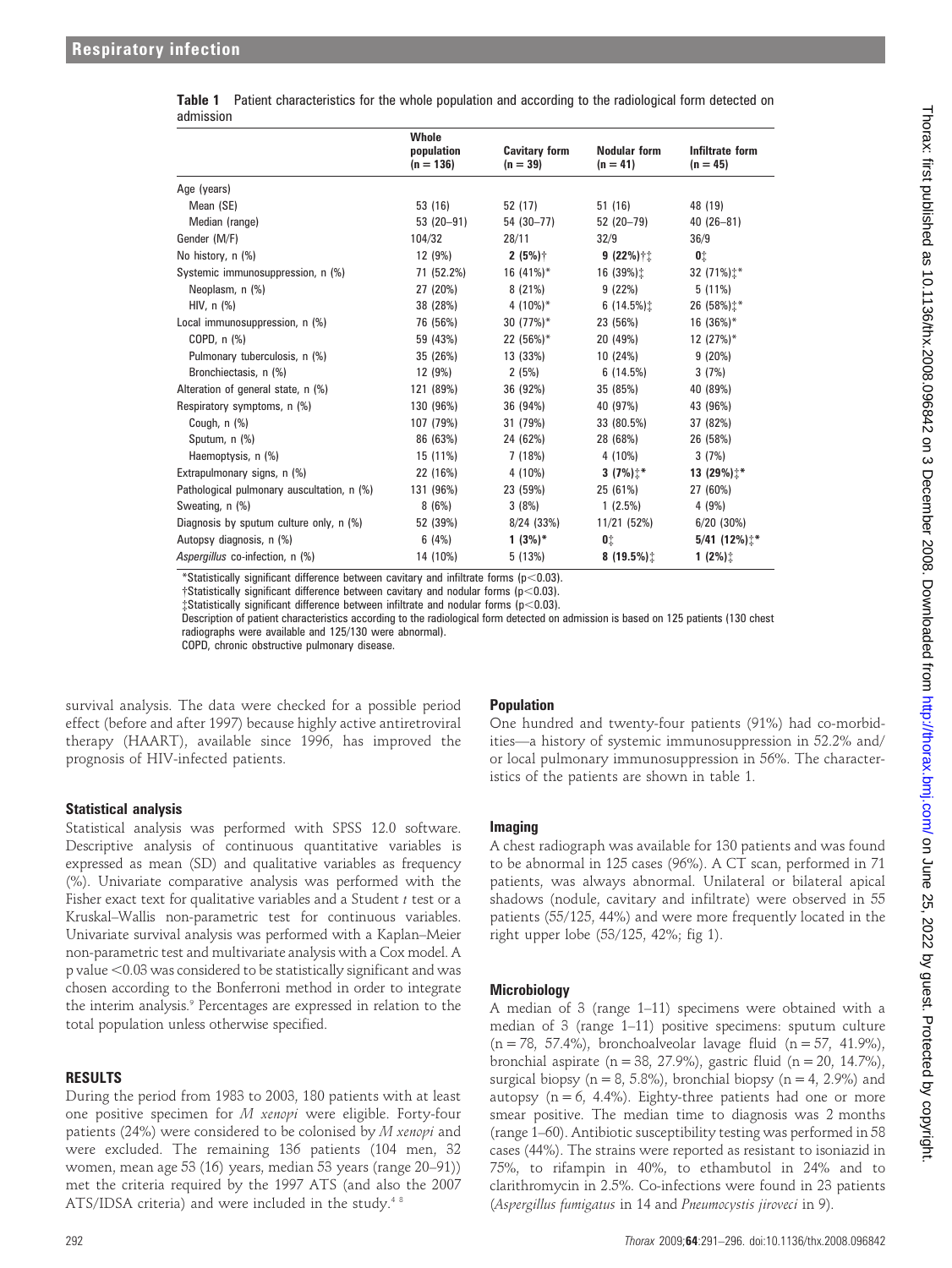

Figure 1 Chest radiograph and CT scan of (A) cavitary form, (B) nodular form and (C) infiltrate form.

### Typology of M xenopi pulmonary infection

The typology of M xenopi pulmonary infection was established for the 125 patients with an abnormal shadow on the chest radiograph. Three radiological patterns were distinguished: the cavitary form (39/125, 31%), the nodular form (41/125, 33%) and the infiltrate form (45/125, 36%; fig 1 and table 1).

In 39 patients the radiographic appearance was a cavitary process. An underlying lung disease was significantly more frequent in these patients than in other patients (77% (30/39) vs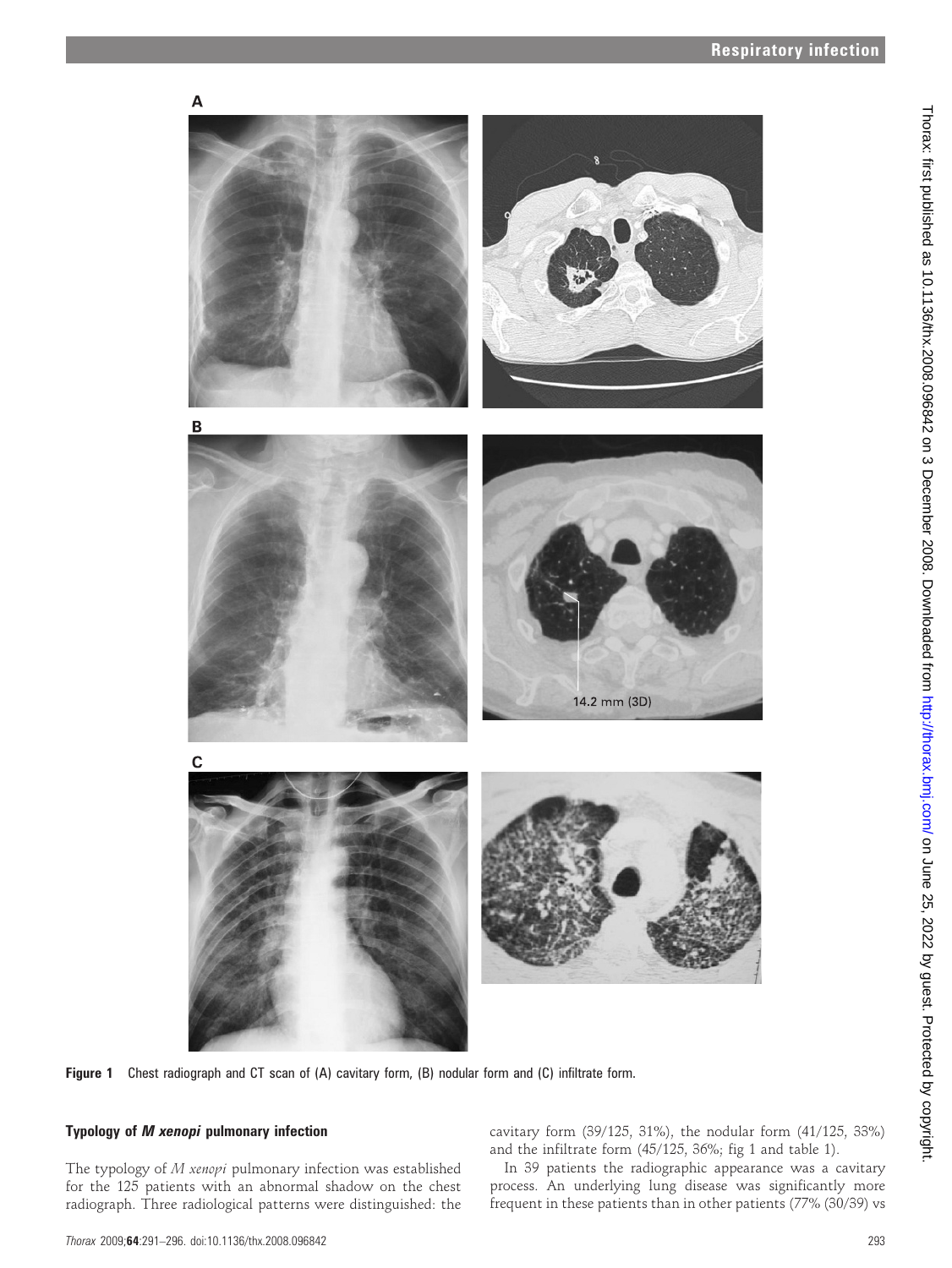

Figure 2 Cumulative survival according to whether or not the patient was treated. Treatment is defined as the use of a combination of antibiotics for at least 1 month, or surgical management, or the combination of medical and surgical treatment.

45% (39/86),  $p = 0.009$ ). For these patients, all specimens were positive.

Forty-one patients presented with a nodular radiological form. Most of them had no co-morbidity compared with patients with other patterns (22% (9/41) vs 2% (2/84),  $p = 0.001$ ). Five cases (12%) in this subgroup required surgical biopsy for diagnosis.

The remaining 45 patients showed an infiltrate radiological form. These patients were significantly younger than the other patients (48 years vs 54 years,  $p = 0.031$ ) and associated comorbidities were significantly more frequent (100% (45/45) vs 86% (69/80),  $p = 0.015$ ), especially HIV-associated systemic immunosuppression  $(58\% (26/45)$  vs 13%  $(10/80)$ , p $< 0.001$ ), with a lower incidence of underlying pulmonary disease (36%  $(16/45)$  vs  $66\%$   $(53/80)$ ,  $p = 0.002$ ) in this subgroup. Bronchoalveolar lavage was required more frequently in this subgroup for diagnosis (61% vs 32%,  $p = 0.002$ ).

#### Treatment regimens

Fifty-six patients (41.2%) did not receive any drug and 21 patients died before the bacteriological diagnosis was made. Surgical resection was proposed in 6 patients (8%). Physicians decided to withhold treatment in 35 patients, especially in those with the nodular form (51.2% vs 30.9% in the other patterns,  $p = 0.03$ ). Patients with a cavitary process were treated more frequently than the other patients (83.3% vs 54.7%,  $p = 0.004$ ; see fig 3 in online supplement). Patients with a positive smear were treated more frequently  $(75.9\% \text{ vs } 32.1\%, \text{ p} < 0.001)$ . Firstline drug combinations that contained an average of four

antibiotics consisted of a combination of a rifamycin (70/80, 88%: rifampicin,  $n = 58$ ; rifabutin,  $n = 12$ ) and/or ethambutol (60/80, 75%) and/or isoniazid (53/80, 66%) and/or clarithromycin (24/80, 30%) and/or a fluoroquinolone (17/80, 21%: ofloxacin,  $n = 14$ ; ciprofloxacin,  $n = 3$ ). The median duration of the first-line drug combination was 5 months (range 1–72). Twenty-eight of these 80 patients received a second drug combination containing clarithromycin (23/28, 82.1%) and/or a fluoroquinolone (17/28, 60.7%) and/or a rifamycin (16/28, 57%) and/or ethambutol (13/28, 46.4%) and/or isoniazid (5/28, 18%), with a median duration of 5 months (range 1–12) (see fig 4 in online supplement). Only 13 patients (9.5%) received a third drug combination. The mean total duration of treatment was 9 months (range 2–25) with 34 adverse effects that required changes in treatment.

#### **Outcome**

Fourteen of the 136 patients were lost to follow-up. Survival analysis was therefore based on the remaining 122 patients. Twenty-six patients achieved a ''clinical'' cure and 7 fulfilled the criteria for a bacteriological cure. Twenty-one relapses were diagnosed after a median period of 5 months (range 1–40), 14 of whom were treated. The only significant predisposing factor to relapse was a treatment duration  $<6$  months (85% vs 36%,  $p = 0.03$ ).

The median survival of these 122 patients was 16 months (range 10–22). Twenty-one patients died before the bacteriological diagnosis and 26 before the planned end of treatment. When a follow-up of 36 months was applied, 80 patients (69.1%) had died at this end point with a median time to death of 9 months (range 1–120). Deaths were attributed to M xenopi infection in 49 cases (61.2%), to the underlying disease in 24 (30%) and to another cause in 7 cases (8.7%).

#### Prognostic factors (Kaplan–Meier univariate analysis)

Prognostic factors according to the Kaplan–Meier univariate analysis are shown in table 2 in the online supplement.

#### Clinical characteristics

Immunosuppression was found to be a poor prognostic factor (11 months vs 30 months,  $p = 0.002$ ; hazard ratio (HR) 2.8 (95% confidence interval (CI) 1.3 to 6.2),  $p = 0.007$ ). We found a period effect on survival (12 months before 1997 and 20 months after 1997 (HR 1.5 (95% CI 1.0 to 2.3),  $p = 0.05$ )) and, when patients were stratified according to HIV status, median survival improved after 1997 only in HIV-infected patients  $(p = 0.002)$ .

#### Clinical and radiological patterns

When survival was analysed according to the three radiological patterns, a significantly longer survival was observed in patients with the nodular form  $(24$  months vs 13 months,  $p = 0.039$ ; HR 0.42 (95% CI 0.18 to 0.96)), whereas the worst prognosis was observed with the diffuse infiltrate pattern (9 months vs 25 months, p<0.001; HR 3.48 (95% CI 1.29 to 9.40)).

#### Microbiology data

For bacteriological results, no difference in survival was observed between positive or negative smears ( $p = 0.2$ ) and between susceptible and resistant strains either to rifampicin, ethambutol or clarithromycin.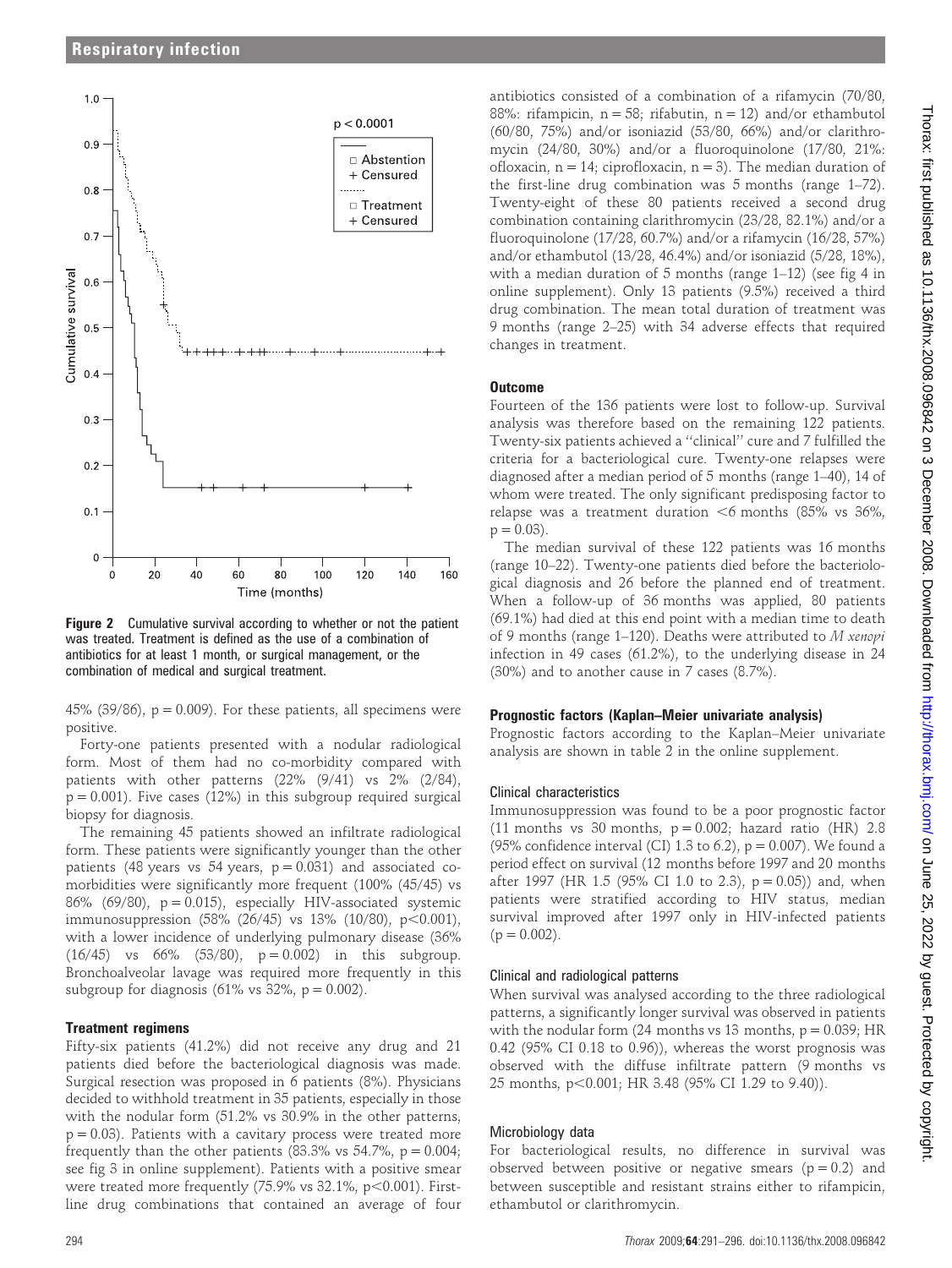#### Treatment regimens

The absence of treatment was a factor for a poor prognosis, with a median survival of 10 months in untreated patients and 32 months in treated patients (HR 3.04 (95% CI 1.94 to 4.74),  $p<0.001$ ; fig 2). Rifamycin-containing regimens were associated with a significant improvement in the median survival  $(p<0.001$  in first-line drug combinations and  $p = 0.03$  in later drug combinations; see fig 5 in online supplement). Similar findings were observed with rifamycin+ethambutol-containing regimens ( $p = 0.001$  and  $p = 0.01$ , respectively; see fig 6 in online supplement). Clarithromycin, either as first-line ( $p = 0.18$ ) or any drug combination, did not influence the prognosis  $(p = 0.57;$  see fig 7 in online supplement). For ethambutol, the significant improvement in survival observed in first-line drug regimens  $(p = 0.01)$  was not found for other regimens  $(p = 0.88)$ . Similar findings were observed for isoniazid  $(p = 0.013$  and  $p = 0.79$  for first-line and later combinations). No significant difference in survival was observed with fluoroquinolones. First-line surgery was associated with an improvement in survival ( $p = 0.04$ ). An interaction study with rifamycin-ethambutol, rifamycin-clarithromycin and rifamycinisoniazid did not demonstrate any significant synergistic activity. A treatment duration of  $\leq 6$  months was a poor prognostic factor ( $p = 0.008$ ).

#### Prognostic factors (multivariate analysis according to the Cox model)

The following variables were entered into the model: systemic immunosuppression, infiltrate radiological pattern, rifamycincontaining regimen, ethambutol-containing regimen and clarithromycin-containing regimen. Two independent prognostic factors were found: the presence of the infiltrate radiological pattern was associated with a bad prognosis (HR 2.60 (95% CI 1.44 to 4.45),  $p = 0.001$ ) while combination therapy with a rifamycin-containing regimen was found to be a protective factor (HR 0.33 (95% CI 0.15 to 0.72),  $p = 0.006$ ). The presence of systemic immunosuppression tended to be associated with a poor prognosis (HR 1.87 (95% CI 1.09 to 3.27), p = 0.039).

#### **DISCUSSION**

Despite the fact that recent guidelines have considered M xenopi infection to be a single disease (cavitary form), $4$  our results support a new approach based on three clinical and radiological features: nodular, cavitary and infiltrate forms.

The cavitary form, which accounted for 31% of our cases, corresponds to the ''classical'' type with a clinical presentation similar to that of tuberculosis and a diagnosis easily made from sputum smears.4 10–12 It is mainly observed in patients with an underlying pulmonary disease (such as chronic obstructive pulmonary disease or bronchectasis). The nodular form, which is often observed in immunocompetent adults, is the least aggressive form and often has a delayed diagnosis. The main danger in this form is to consider a positive sample as a contaminated specimen and then not to repeat the samples. The diffuse infiltrate form, which is mainly observed in young immunosuppressed patients (mainly by HIV infection), is the most serious form of M xenopi infection. More aggressive methods are usually required to assess the diagnosis (repeated bronchoalveolar lavage and/or transbronchial biopsies).

In our patients, M xenopi infection appeared to be a disease with a 3-year mortality rate of 69.1% and a mean time to death of 9 months.

Like other authors,<sup>13-16</sup> we have questioned the value of treatment. The only independent modifiable prognostic factor we found for the whole group, whatever the feature (nodular, cavitary or infiltrative form), was active treatment, particularly rifamycin-containing regimens. Owing to the lack of randomised trials and the lack of agreement in guidelines, the choice of drugs remains difficult. Treatment could be based on antibiotic susceptibility testing but many M xenopi strains appear to be resistant to rifampicin, isoniazid and ethambutol in vitro.17 18 As in our study, an absence of in vitro/in vivo correlation has been emphasised in the literature.<sup>6 9 19 20</sup> In contrast with in vitro data and according to our results, treatment should contain a rifamycin, which is also recommended by the American Thoracic Society and the British Thoracic Society.<sup>2 4 8 21</sup> Clarithromycin, which shows excellent in vitro activity,<sup>17</sup> did not appear to improve survival in our study, whether administered as first-line treatment or later. With regard to the usefulness of clarithromycin, the only in vivo study was conducted in mice<sup>18</sup> and other publications are isolated case reports.22 Juffermans et al reported the almost complete absence of in vitro resistance to clarithromycin but failed to find any improvement in outcome with this drug.<sup>23</sup> Arguments in favour of the in vivo efficacy of clarithromycin on  $M$  xenopi are based on the in vivo efficacy of clarithromycin on Mycobacterium avium intracellulare complex.<sup>24 25</sup> On the basis of a single unpublished abstract,<sup>26</sup> clarithromycin has been recommended since 1997.<sup>48</sup> Since this date, only one randomised study has been published which did not observe any difference in mortality between the clarithromicyn and ciprofloxacin treatment arms.7 This result is difficult to interpret due to the small number of patients (17 in each group). Ethambutol appears to be useful as it promotes the in vivo penetration of other antibiotics such as rifamycin into mycobacteria.17 27 Ethambutol was found to be a good prognostic factor, but not an independent one, probably because it is usually associated with a rifamycin. Surgery, which in our study was associated with a significantly prolonged survival, was performed for diagnostic purpose in patients whereas, in the literature, it has been reserved for cases of chemotherapy failure in patients with localised lesions.<sup>2 8 28 29</sup>

In conclusion, M xenopi infection remains difficult to diagnose and requires microbiological assessment whatever the radiological features. This infection should no longer be considered as a uniform disease as we were able to distinguish three radiological forms. The cavitary form usually occurred in patients with underlying pulmonary disease, the nodular form in immunocompetent patients and the diffuse infiltrate form usually affected young immunosuppressed patients. The prognosis of M xenopi infection remains extremely poor, and rifamycincontaining regimens must be prescribed in all patients except those in which it is contraindicated. As yet there is no evidence of any benefit of adding clarithromycin to the treatment regimen, but a controlled study is needed to confirm this.

Acknowledgements: The authors acknowledge the following members of the Xenopi Group: Arras (Dr Bervar, Noulard); Besançon (Professor Hoen and Professor Plesiat); Compiègne (Dr Merrien); Creil (Drs Lamarck, Lemaitre and Merour); Dijon (Professor Chavanet and Professor Kazmierczak); Lens (Dr Bure and Dr Canonne); Lille (Professor Wallaert and Dr Wallet); Nancy (Professors Martinet et May, Dr Dailloux); Reims (Drs Deslee, Strady et Vallerand, Professor De Champs de Saint Léger); Saint Quentin (Drs Albertini and Dayen); Strasbourg (Professors Martin, Monteil, Pauli and Weitzenblum); Tourcoing (PrYazdanpanah and Dr Dhennain). They also acknowledge the InterCISIH Nord-Est for this collaboration and Professor Jacques Grosset for his advice.

Funding: None.

Competing interests: None.